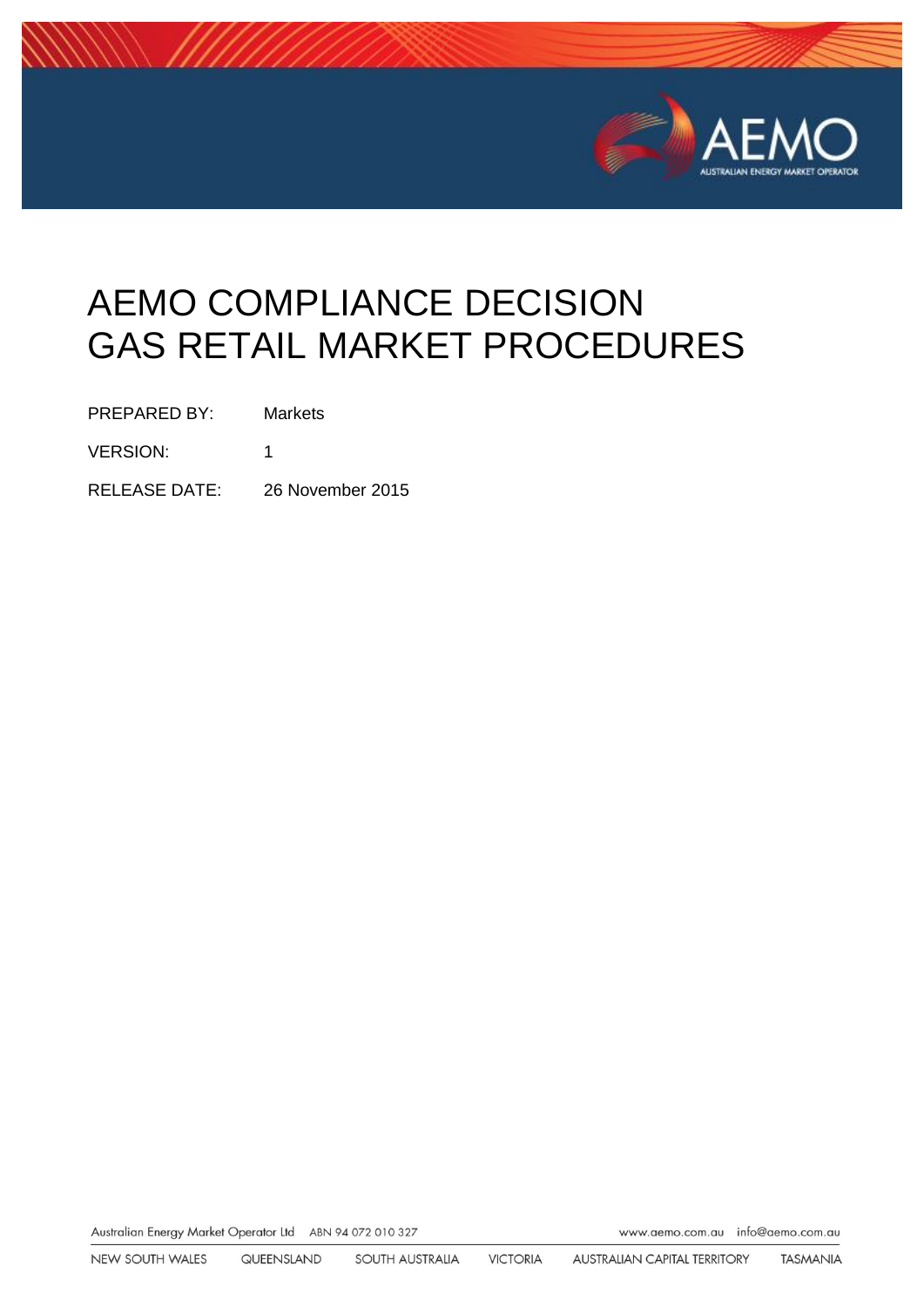

# **Introduction**

# Role of AEMO

Section 91MB of the National Gas Law requires that, if AEMO has reasonable grounds to suspect a breach of the Retail Market Procedures, it must, after making such inquiries and investigations as it considers appropriate, make a decision as to whether the breach is a material breach. AEMO must publish that decision and its reasons.

## Summary

On 8 October 2015, AEMO formed a view that Jemena Gas Networks (NSW) Ltd (Jemena), as the meter data agent in the NSW and ACT Retail Gas Market, had not met the "non-daily gas meter reading" delivery obligations as prescribed in the NSW and ACT Retail Gas Market Procedures (Procedures), between January 2015 and July 2015. This is an apparent breach of clauses 21.1(5) and 21.1(7) of the Procedures, which relate to the timely provision of non-daily gas meter read data to AEMO. Specifically, they require meter data agents to provide at least 90% and 98% of non-daily gas meter data within 5 and 20 business days of the meter read in any month respectively, and apply to basic meters read monthly and quarterly.

AEMO has assessed this as a material breach of the Procedures, based on a number of factors including the number of instances of the breaches, financial and operational impacts for market participants and end use customers.

The late delivery of the reads materially affected market participants due to the impact to their operations, particularly the billing processes. Retailers estimated a large number of reads in lieu of the data from Jemena to meet their customer-billing schedules. Retailers advised this has imposed material additional operational costs in the form of out-of-cycle billing, processing, special read requests and customer support. The billing cycle changes and the use of estimates by retailers also coincided with reported increases in customer complaints and support calls to the retailers, which appear to be attributable to the late delivery of meter data.

This document outlines details of AEMO's investigation of the apparent breach by Jemena and the reasons for its decision.

# **Circumstances of Apparent Breach**

## **Background**

Jemena is the meter data agent in the NSW and ACT Retail Gas Market. In December 2014, Jemena experienced system issues that had an adverse impact on their ability to meet the non-daily gas meter reading delivery requirements under clause 21.1 of the Procedures.

In the first quarter of 2015, market participants noticed that Jemena was regularly providing delayed meter reads. At the time, Jemena advised that the majority of the outstanding reads would be resolved by March 2015. Jemena subsequently reported that they achieved this target but extreme weather conditions in NSW during April 2015 and short duration meter reading system outages had disrupted field-reading activities in April and May 2015. These issues resulted in a further increase in outstanding meter reads.

In June 2015, Jemena informed retailers that they were addressing the backlog of reads resulting from the April and May events through continued field readings and a read estimation programme. Jemena completed this process in June 2015 but later reported that there were some flow-on issues from this process, which were experienced in July and August 2015. Jemena has confirmed that these issues were then progressively resolved.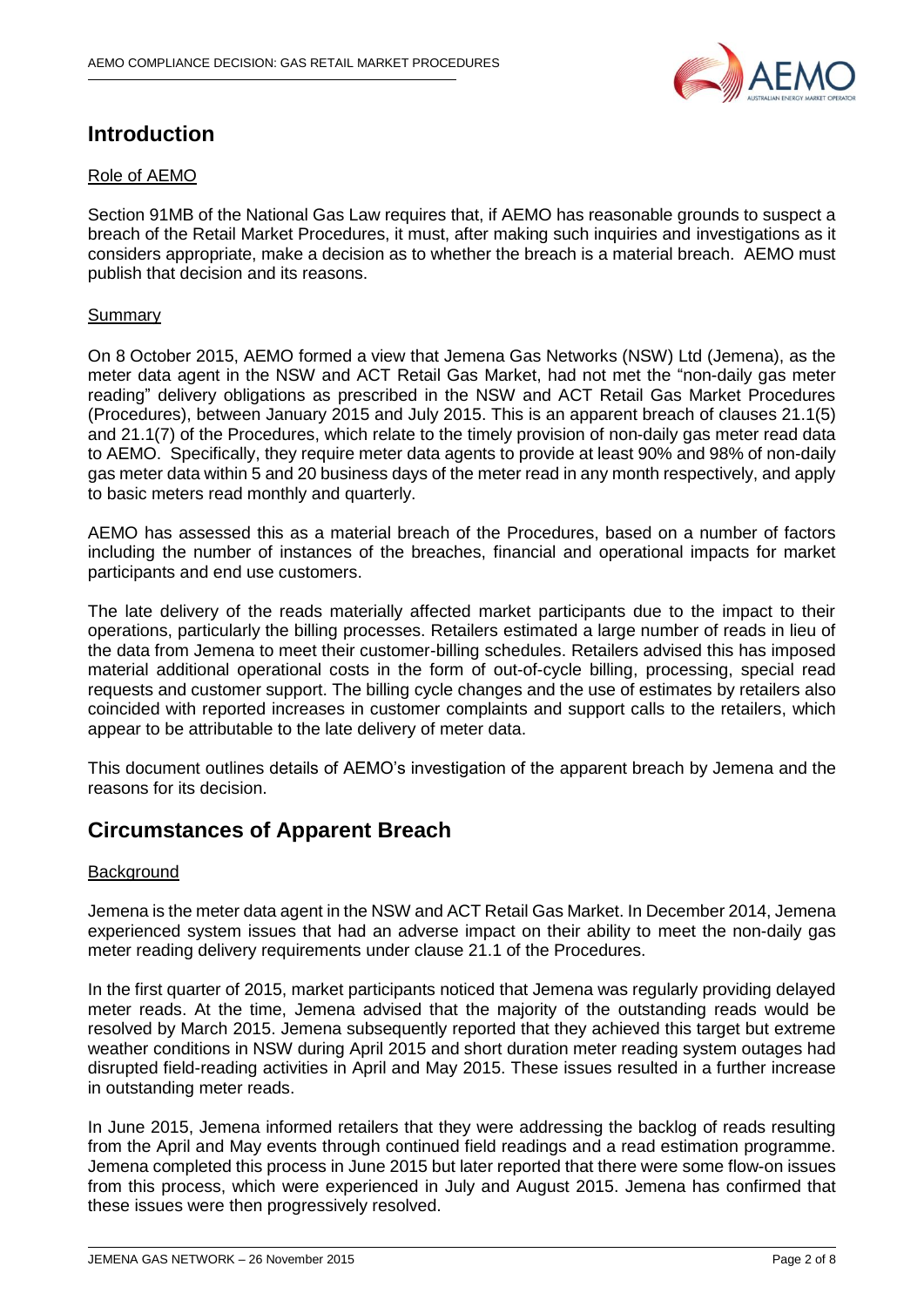

From AEMO's discussions with two key impacted retailers, they noted that there had been numerous conversations with Jemena over the course of this issue and they were working collaboratively with Jemena towards a solution for the meter read issues. One retailer reported that it had been necessary for them to generate a large number of estimated reads in lieu of the delayed meter reads from Jemena, and that this had resulted in significant operational impacts.

AEMO's analysis of the meter data submissions by Jemena to AEMO shows that their non-daily gas meter reading delivery performance has not met the requirements as outlined in the Procedures on multiple occasions over the reviewed period (January 2015 – September 2015).

#### Clause 21.1

The relevant Procedures for the period of Jemena's apparent breaches are those set out in version 14 of the Retail Market Procedures (NSW and ACT), which came into effect on 3 November 2014.

Clauses 21.1 (5), (6) and (7) of the Procedures states:

#### **21.1 Provision of data to AEMO**

**…**

#### **(5) In respect of** *basic metering equipment* **read monthly the** *meter data agent* **must provide:**

- **a)** at least 90% of the data specified in clause 21.1(2) that it collects from that type of equipment in any month within 5 business days of the meter read;
- **b)** at least 98% of the data specified in clause 21.1(2) that it collects from that type of equipment in any month within 20 business days of the meter read.
- **(6) In respect of** *basic metering equipment* **read every two months the** *meter data agent* **must provide:**
	- **a)** at least 90% of the data specified in clause 21.1(2) that it collects from that type of equipment in any month within 5 business days of the meter read;
	- **b)** at least 98% of the data specified in clause 21.1(2) that it collects from that type of equipment in any month within 20 business days of the meter read.
- **(7) In respect of** *basic metering equipment* **read quarterly the** *meter data agent* **must provide:**
	- **a)** at least 90% of the data specified in clause 21.1(2) that it collects from that type of equipment in any month within 5 business days of the meter read;
	- **b)** at least 98% of the data specified in clause 21.1(2) that it collects from that type of equipment in any month within 20 business days of the meter read.

For each monthly period from January 2015 to September 2015<sup>1</sup> Jemena did not comply with clauses:

- $\bullet$  21.1(5)(a) for March,
- 21.1(7)(a) for every month between January and July (inclusive),
- 21.1(7)(b) for January and between March and June (inclusive).

-

<sup>1</sup> The assessment extended the review period from August to September 2015 as more data became available.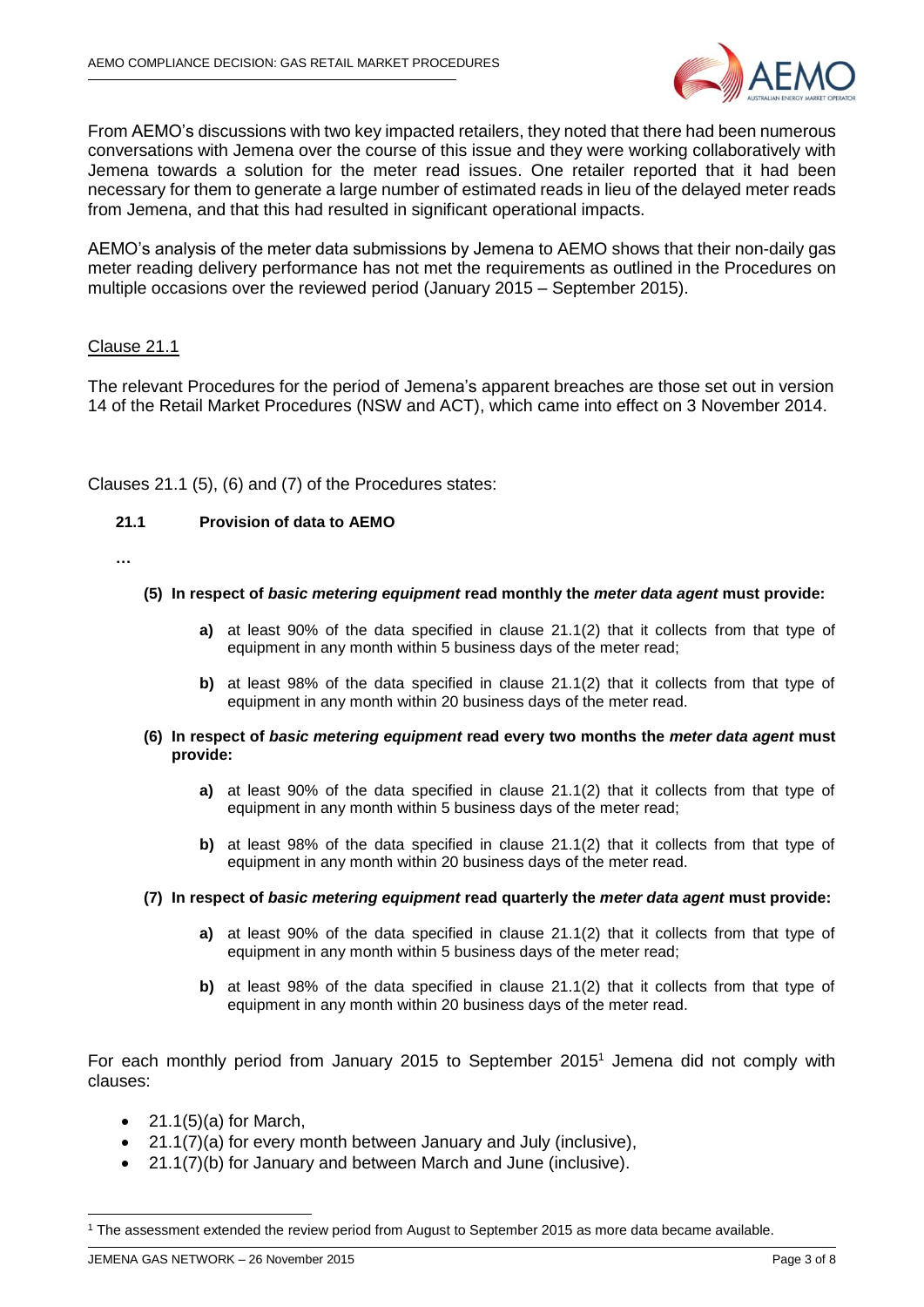

# **AEMO Decision: Apparent Breach is Material**

AEMO is required to assess the materiality of breaches of the Procedures and if it determines that the breach or breaches are material, AEMO may direct a person suspected of the breaches to take remedial action.

AEMO has undertaken an impact assessment of the delayed provision of non-daily metering data by Jemena to market participants in the NSW and ACT Gas Market. The assessment concludes that the delay in providing timely non-daily metering data has had a material impact on NSW and ACT gas market participants and consumers.

#### **Materiality**

#### Criterion 1: Financial impact

There has been a financial impact to market participants because of this breach. Market participants have reported that the additional costs they have incurred due to the delay in the provision of nondaily meter reads by Jemena includes those arising from:

- 1. Increased back office processing for exception handling and estimation process;
- 2. Additional billing to remediate bills when Jemena meter reads are received;
- 3. Significant additional time spent on customer complaints and customer support due to the estimated reads based billing, and;
- 4. Additional costs in requesting special reads from Jemena.

#### Criterion 2 and 3: System and operational impact

The failure to provide non-daily metering data within the specified timeframes has a practical operational impact for other market participants. Impacted participants have noted that they have incurred a significant operational burden on their systems to undertake metering data estimations, reissue bills once the non-daily meter reads are provided by Jemena and request special reads from Jemena.

Market participants have reported that the delay in non-daily meter reads provided by Jemena and the consequent estimations have resulted in a negative experience for their customers. They have reported a significant increase in customer complaints and support during the period between January 2015 and August 2015. The complaints and enquiries are mainly in reference to bill estimations, delayed bills and amended bills.

#### Criterion 4: Any other factors

AEMO notes that the number of months where a breach has been observed in this case is also relevant. A breach of the requirements under Procedure 21.1 was observed in 7 of the 9 months to September 2015.

## Decision:

Based on the reports and evidence made available to AEMO, Jemena's failure to comply with the requirements under clause 21.1 of the Procedures over multiple months has had a material impact on other market participants. Jemena's inability to provide non-daily metering data within the specified time frames (as outlined in the Procedures) has caused financial and operational impact to market participants. AEMO believes that this breach has had a material impact on multiple market participants and the NSW/ACT Retail Gas Market as a whole.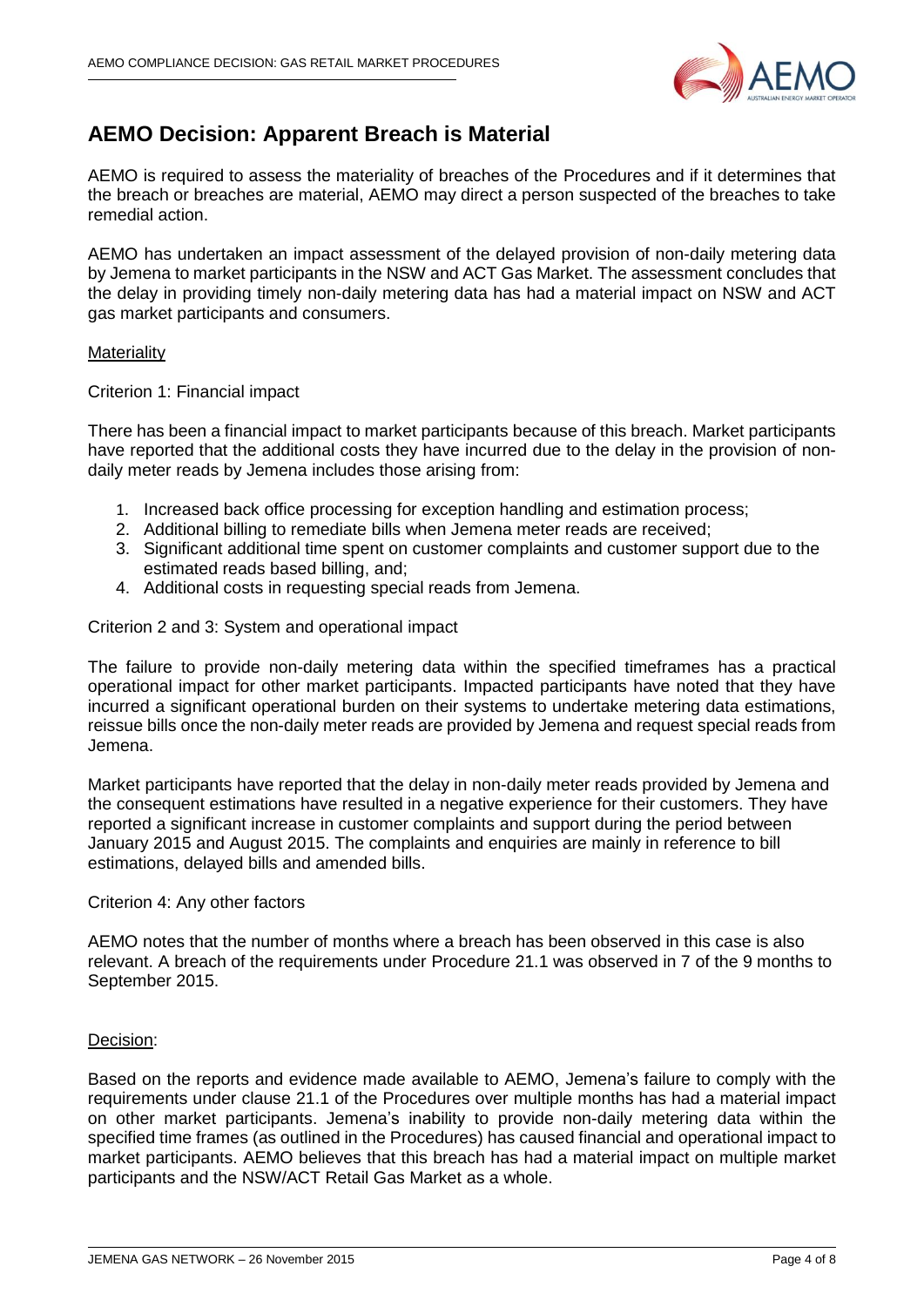

In forming this assessment AEMO notes the following:

- Jemena has been proactive in its communications with impacted participants, AEMO and the AER while undertaking remediation actions to resolve the compliance issues described here. AEMO also accepts that severe weather experienced in NSW during April 2015 was a contributing factor. Finally, AEMO notes that Jemena has returned to full compliance with section 21.1 of the Procedures since August 2015.
- Specific information provided to AEMO by retail market participants detailing financial and operational impacts was not provided to Jemena for confidentiality reasons. Accordingly Jemena has not had an opportunity to assess and respond to these matters in terms of their materiality, or AEMO's assessment that these impacts resulted primarily from the breach.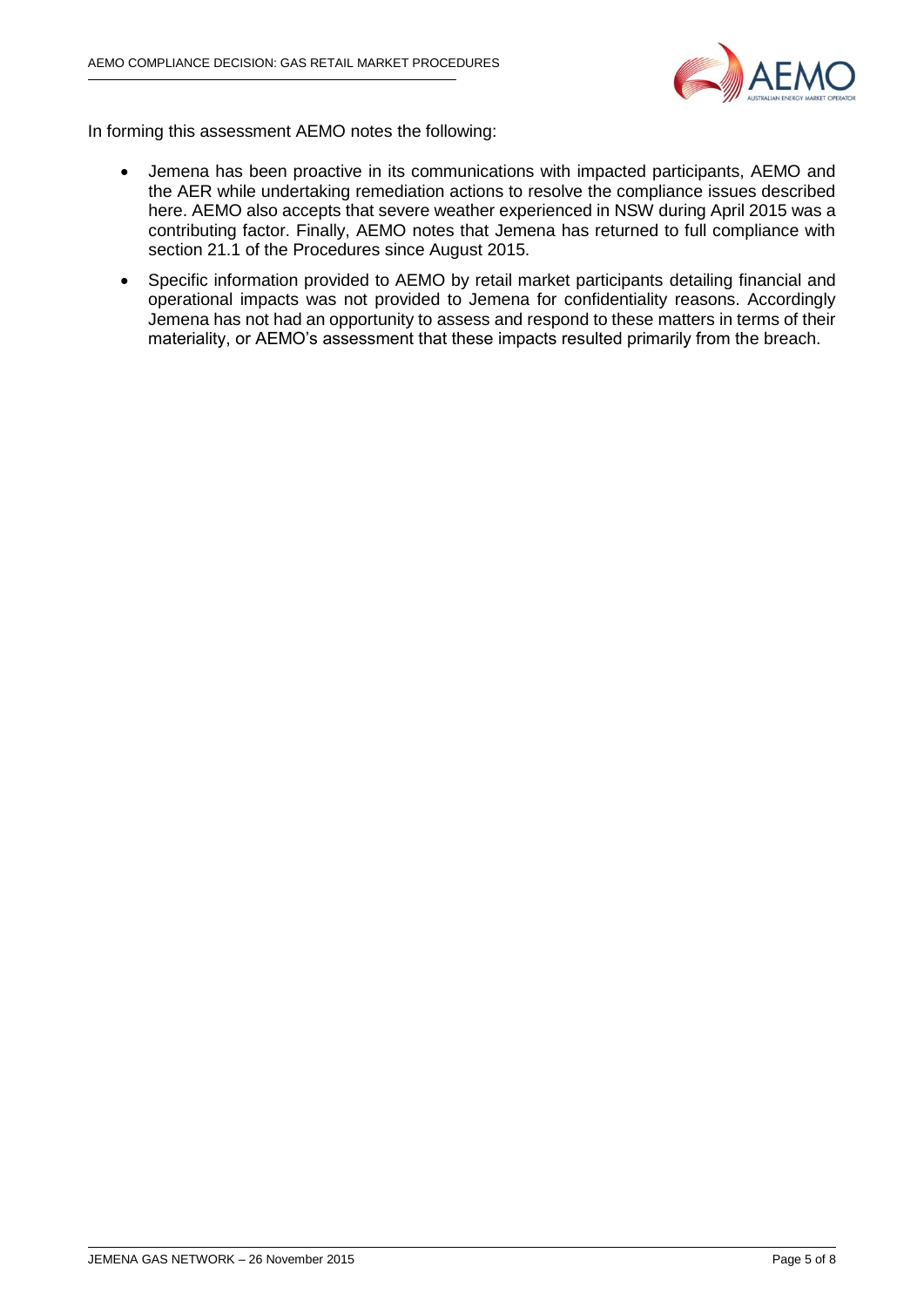

# **ATTACHMENT A: AEMO COMPLIANCE PROCESS**

# **Criteria AEMO will use in considering whether**

- **i. An incident is material; and**
- **ii. If the incident is material whether it should be referred to AER.**

## Criteria to consider in assessing materiality of apparent breach

The following criteria will be used by AEMO in determining whether an apparent breach is material in nature:

- 1.Whether or not the apparent breach is likely to cause significant financial impact on either of the following:
	- a. Market Participants;
	- b. AEMO, including the Gas Retail Market Business System;
	- c. End use customers;
	- d. AEMO stakeholders.
- 2. Whether or not the apparent breach is likely to cause significant market system impact on either of the following:
	- a. Market Participants;
	- b. AEMO; including the Gas Retail Market Business System;
	- c. AEMO stakeholders.

3. Whether or not the apparent breach is likely to use significant operational impact on either of the following:

- a. Market Participants;
- b. AEMO; including the Gas Retail Market Business System;
- c. End use customers;
- d. AEMO stakeholders.
- 4. Any other factors considered relevant by AEMO.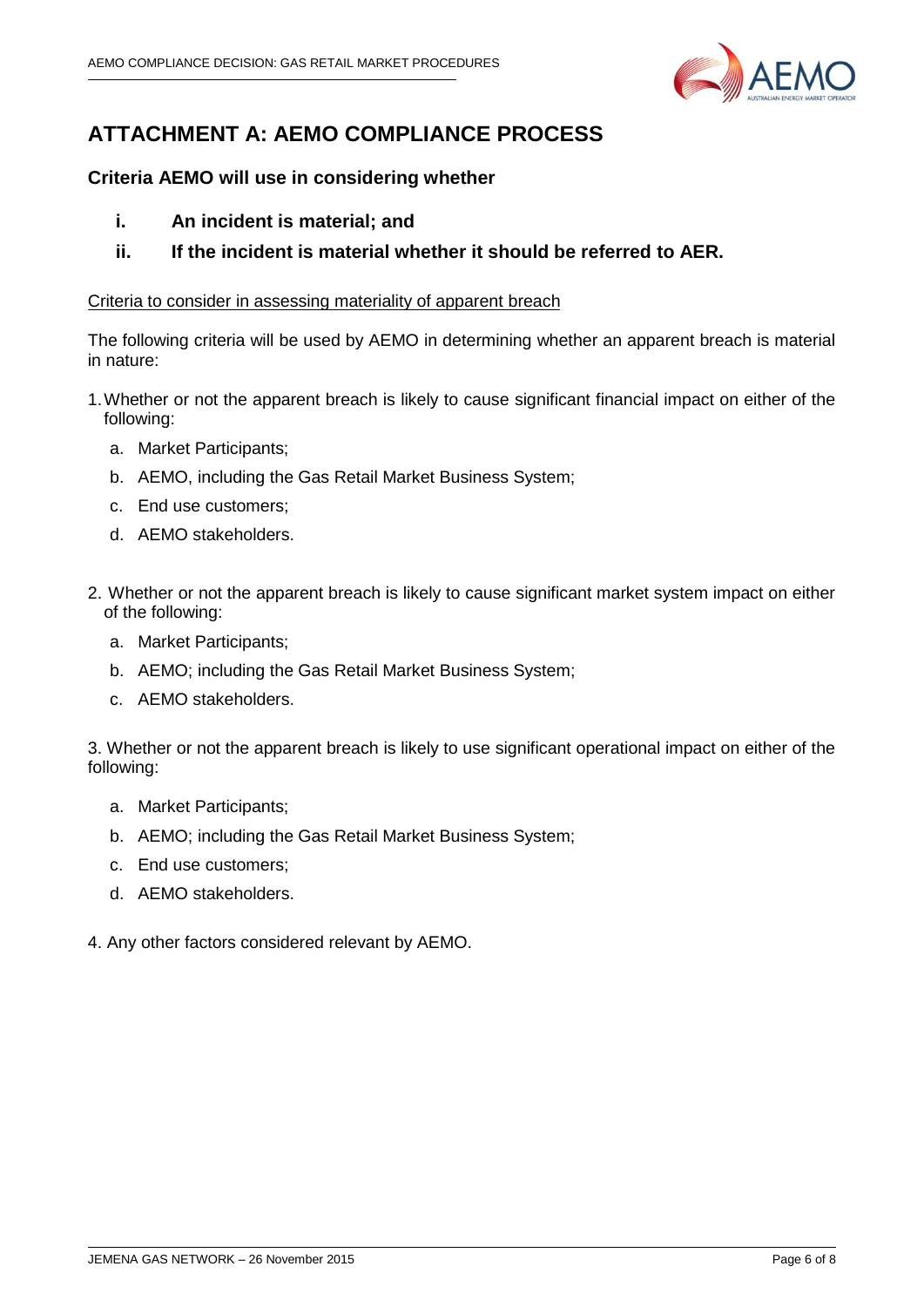

## Criteria to consider in referring a material apparent breach to AER

The checklist is the process AEMO will use to determine whether an apparent breach, if considered material, should be referred to the AER.

In determining whether or not a material apparent breach warrants referral to the AER, AEMO may have regard to the following matters:

- 1. Whether the complaint is frivolous or vexatious.
- 2. Whether the apparent breach has resulted in any costs being borne by AEMO (and therefore the market as a whole).
- 3. Whether or not the apparent breach appears to have arisen as a result of problems with the design/operation of the Procedures.
- 4. Whether the apparent breach by a Market Participant was caused by the conduct of AEMO.
- 5. Whether the apparent breach is an isolated event, or indicates a systemic problem with compliance.
- 6. Whether the apparent breach appears to have been made intentionally or maliciously.
- 7. Whether remedial action was taken by the Market Participant following discovery of the breach.
- 8. Whether the apparent breach has a potential anti-competitive effect.
- 9. Any other matters considered relevant by the AEMO.